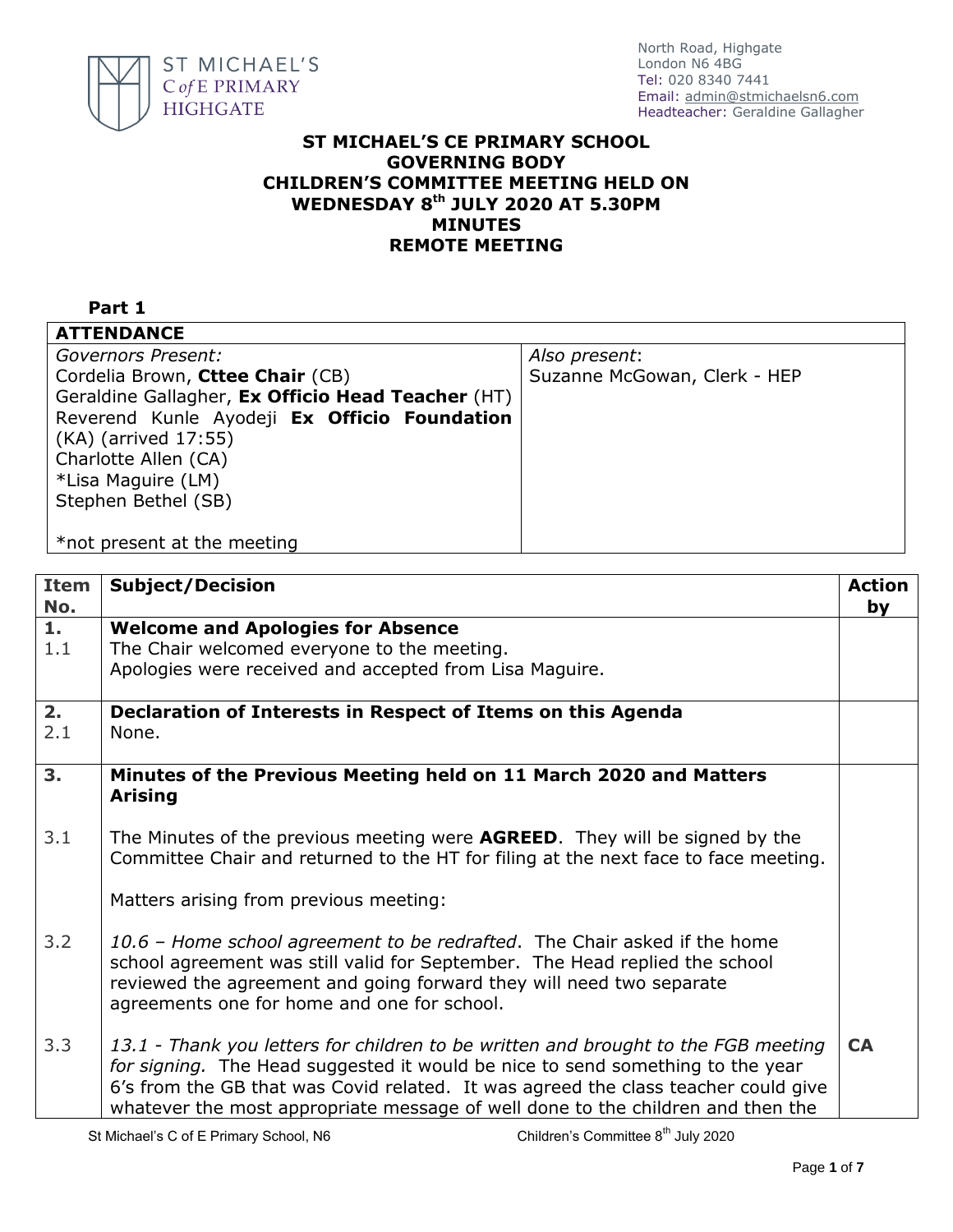ST MICHAEL'S  $\mathsf{C}\mathit{of}\,\mathsf{E}\mathrel{\mathsf{PRIMARY}}$ **HIGHGATE** 

North Road, Highgate London N6 4BG Tel: 020 8340 7441 Email: [admin@stmichaelsn6.com](mailto:admin@stmichaelsn6.com) Headteacher: Geraldine Gallagher

|                                | GB would add their digital signatures.                                                                                                                                                                                                                                                                                                                                                                                                                                                                                                                                                                      |    |
|--------------------------------|-------------------------------------------------------------------------------------------------------------------------------------------------------------------------------------------------------------------------------------------------------------------------------------------------------------------------------------------------------------------------------------------------------------------------------------------------------------------------------------------------------------------------------------------------------------------------------------------------------------|----|
| 3.4                            | 14.2 - Medical Policy, parent group to be organised to review the policy. This has<br>been paused for now. The school will redraft the policy in line with changes due to<br>Covid and aim to organize parents in the Spring Term.                                                                                                                                                                                                                                                                                                                                                                          | HТ |
| $\overline{\mathbf{4}}$<br>4.1 | <b>Update on Covid-19</b><br>The Head was pleased to report that all pupils have had the opportunity to come<br>into school before the end of the year. The reception, year 1 and 6 provision was<br>every day and 100% of year 6 children attended. Reception and year 1, had 90%<br>attendance overall and children from years 2-5 had 5 x 2 hour sessions and an<br>uptake at 80%. This was a strong indication of confidence in the school. The<br>school has kept note of the children who are not attending and monitoring their<br>engagement in remote learning, providing support where necessary. |    |
| 4.2                            | Provision continues on Tapestry for Early Years and google classrooms for Years 1-<br>6.                                                                                                                                                                                                                                                                                                                                                                                                                                                                                                                    |    |
| 4.3                            | The Head informed governors that pupils had been surveyed through the school<br>council on remote learning. Children were asked if they agreed, not agreed or<br>completely agreed with each statement. Governors reviewed the questions and<br>remarks. The Head advised that generally speaking the children were enjoying the<br>google classrooms. Children in year 2 and 3 said they needed more support in<br>accessing it. All children really liked the opportunity to see and be with their<br>teachers. Children felt they were safe in school.                                                   |    |
|                                | <b>Question:</b> What's been your assessment of google classrooms from a learning<br>perspective? The platform is liked by staff, pupils and parents. It has capacity for<br>interaction. Children's progress varies depending on engagement and level of<br>support. As a platform the google classroom functioned really well.                                                                                                                                                                                                                                                                            |    |
| 4.4                            | <b>Question:</b> Have there been any issues with the children, such as the free school<br>meal children getting on line and accessing the work? There have been some<br>issues across the board not just FSM children. From monitoring we know who is<br>not engaging and have made contact to provide necessary support e.g. guidance<br>to access google classroom and we have dropped off printed packs to children who<br>do not have devices to access remote learning.                                                                                                                                |    |
| 4.5                            | When the children have been coming into school we have been reminding them of<br>the 2 metre distance rule and wellbeing has been fine.                                                                                                                                                                                                                                                                                                                                                                                                                                                                     |    |
| 4.6<br>4.7                     | We were very mindful of the changes and potential impact on pupils when<br>returning to school and made videos so that they could 'see' these which has<br>proved beneficial as Reception and Year 1 are really settled and we are in the<br>process of assessing their reading.                                                                                                                                                                                                                                                                                                                            |    |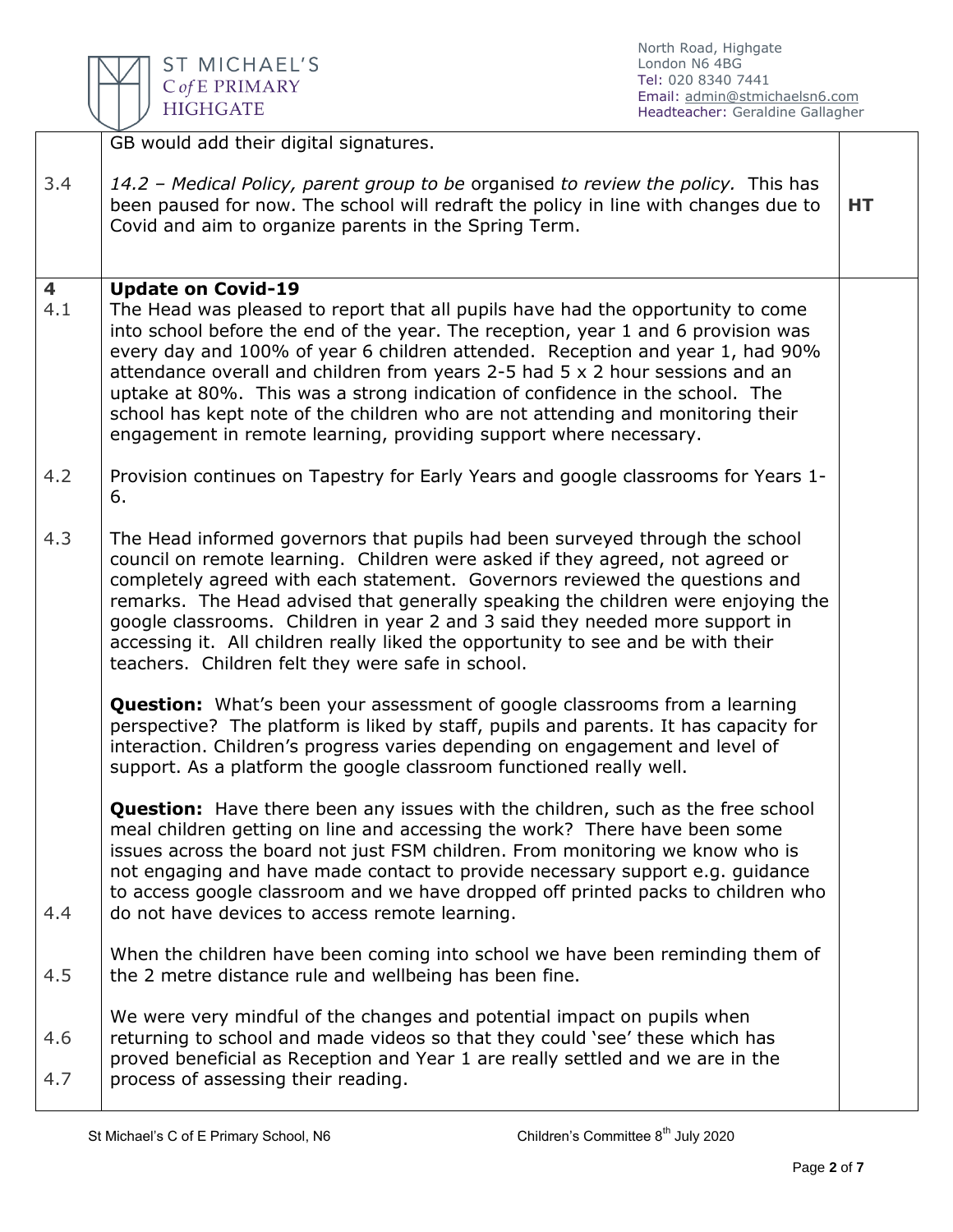

|           | We were mindful of staff too and provided training and visits prior to returning. All<br>staff have had the opportunity to return to work.                                                                                                                                                                  |           |  |
|-----------|-------------------------------------------------------------------------------------------------------------------------------------------------------------------------------------------------------------------------------------------------------------------------------------------------------------|-----------|--|
|           | All new Reception children will come in on Monday to meet their teachers.                                                                                                                                                                                                                                   |           |  |
| 5.<br>5.1 | <b>Staffing Update</b><br>The Head reported there are two teachers leaving and have recruited a new Early<br>Years Leader and an NQT who has just completed her Teacher training with us.                                                                                                                   |           |  |
| 5.2       | Two apprentices were due to finish and have been employed as TAs for one term<br>which the school will review in October.                                                                                                                                                                                   |           |  |
| 5.3       | With staff absence the school has undertaken personal risk assessments. All staff<br>who are able to return will do so before the end of this term.                                                                                                                                                         |           |  |
|           | <b>Question:</b> How is staff wellbeing? Initially there were concerns around PPE and<br>safe distances among other things. It's been a slow process but it has been<br>successful. Staff are careful but more relaxed once back in school.                                                                 |           |  |
|           | <b>Question:</b> Is morale good? Overall it's positive.                                                                                                                                                                                                                                                     |           |  |
| 6<br>6.1  | <b>Safeguarding Update</b><br>The school has had an increase in the number of concerns raised. Linda (Inclusion<br>Leader) has trained to be the fourth DSL. The DSL's meet fortnightly.                                                                                                                    |           |  |
|           | <b>Question:</b> What are the plans to get the children back into school in September<br>who haven't come in and haven't been engaging with remote working? There are<br>some families who we will have to be proactive in our responses to them. This<br>probably affects around 10 children.              |           |  |
| 6.2       | The Chair provided her Safeguarding update at the meeting. The main points<br>were:                                                                                                                                                                                                                         |           |  |
| 6.3       | An email had been sent around to explain what the single central record is and the<br>role of governors. She explained how the school office keep a record of all the<br>safeguarding checks that need to be taken.                                                                                         |           |  |
| 6.4       | It was suggested that another governor could accompany CB on the next SCR<br>check, so that experience in this area is shared. SB volunteered to join CB in<br>reviewing the SCR at the beginning of next term.                                                                                             | <b>SB</b> |  |
| 6.5       | Safeguarding and Child Protection Policy. The policy had been updated to reflect<br>changes to home learning and partial reopening phase. There is an addendum to<br>the main policy in line with the guidance. The policy will need to be updated again<br>from September to reflect changes to the KCSIE. |           |  |
|           |                                                                                                                                                                                                                                                                                                             |           |  |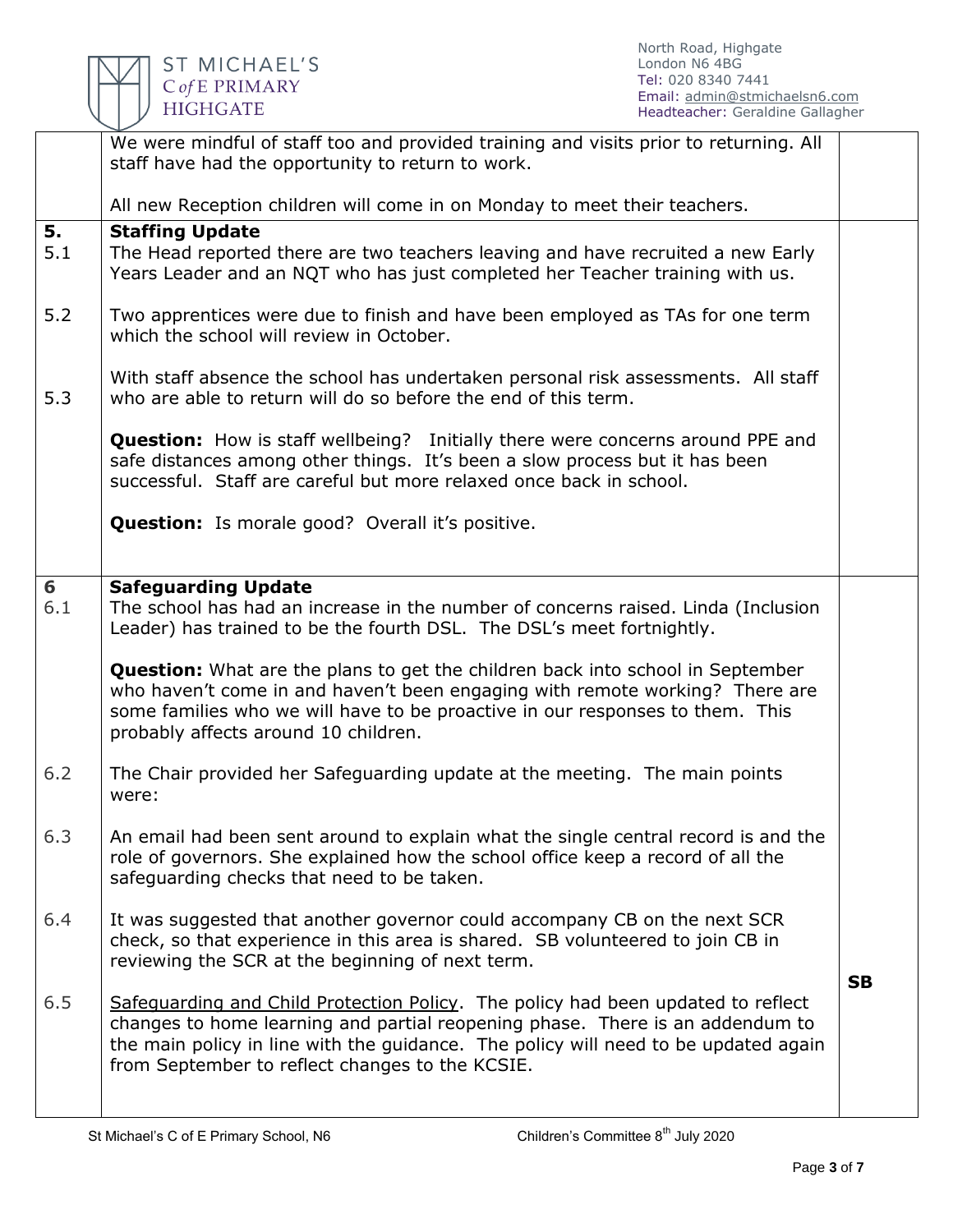

| 6.6                     | The Chair will work with the Head and bring the policy to governors at the FGB.                                                                                                                                                                                                                                                                                                                      |  |
|-------------------------|------------------------------------------------------------------------------------------------------------------------------------------------------------------------------------------------------------------------------------------------------------------------------------------------------------------------------------------------------------------------------------------------------|--|
| 6.7                     | Other areas covered in the report are exclusions (there were none), attendance &<br>pupil premium                                                                                                                                                                                                                                                                                                    |  |
| $\overline{\mathbf{z}}$ | <b>SEND Update</b>                                                                                                                                                                                                                                                                                                                                                                                   |  |
| 7.1                     | The Chair met with the inclusion lead remotely. In summary, the priority during<br>the partial closure period has been on maintaining contact with parents and carers<br>in order to ensure children are accessing learning and making progress towards<br>their outcomes, and to monitor children and parents' wellbeing so that<br>signposting/ referrals can be made to other services if needed. |  |
| 7.2                     | All children with an EHCP were able to access a school place, only 1 took this up.<br>Children not at school were kept in touch with by phone.                                                                                                                                                                                                                                                       |  |
| 7.3                     | Teachers of children at SEN Support have been monitoring their access to google<br>classrooms - and adapting materials/providing additional guidance as needed.<br>Where there have been concerns about children's access or progress, teachers<br>have sought advice from the Inclusion leader and provided further<br>differentiation/support.                                                     |  |
| 7.4                     | Children's mental health needs are being monitored and any concerns are being<br>raised with the safeguarding leads.                                                                                                                                                                                                                                                                                 |  |
| 7.5                     | When children return in September the school recognises there is a need for<br>additional support to meet our children's mental health and support needs. An art<br>therapist will train staff on whole class wellbeing. The provision for supporting<br>wellbeing will develop over time when we assess the needs of the children on<br>their return in September.                                  |  |
| 7.6                     | Annual reviews have been conducted via Zoom for children with EHCP plans. It<br>was felt that this worked very well                                                                                                                                                                                                                                                                                  |  |
| 7.7                     | Secondary transition - Year 6 teachers have had phone calls with the receiving<br>schools and there have been some virtual transition workshops                                                                                                                                                                                                                                                      |  |
|                         | The inclusion leader has had training with the speech and language therapist.                                                                                                                                                                                                                                                                                                                        |  |
| 7.8                     | There is a child coming into nursery in September with an EHCP. The Plan has no<br>additional funding - this can happen where the home LA feels the needs can be                                                                                                                                                                                                                                     |  |
| 7.9                     | met from the resources available for all children with SEND in the school - the<br>inclusion leader is in discussion with the LA about this, and will request an early<br>Annual Review if the child needs more support in the Nursery setting to meet the<br>outcomes in their EHC Plan than is available from the school's devolved SEND<br>budget.                                                |  |
| 8                       | <b>September Re-opening Plans</b>                                                                                                                                                                                                                                                                                                                                                                    |  |
|                         |                                                                                                                                                                                                                                                                                                                                                                                                      |  |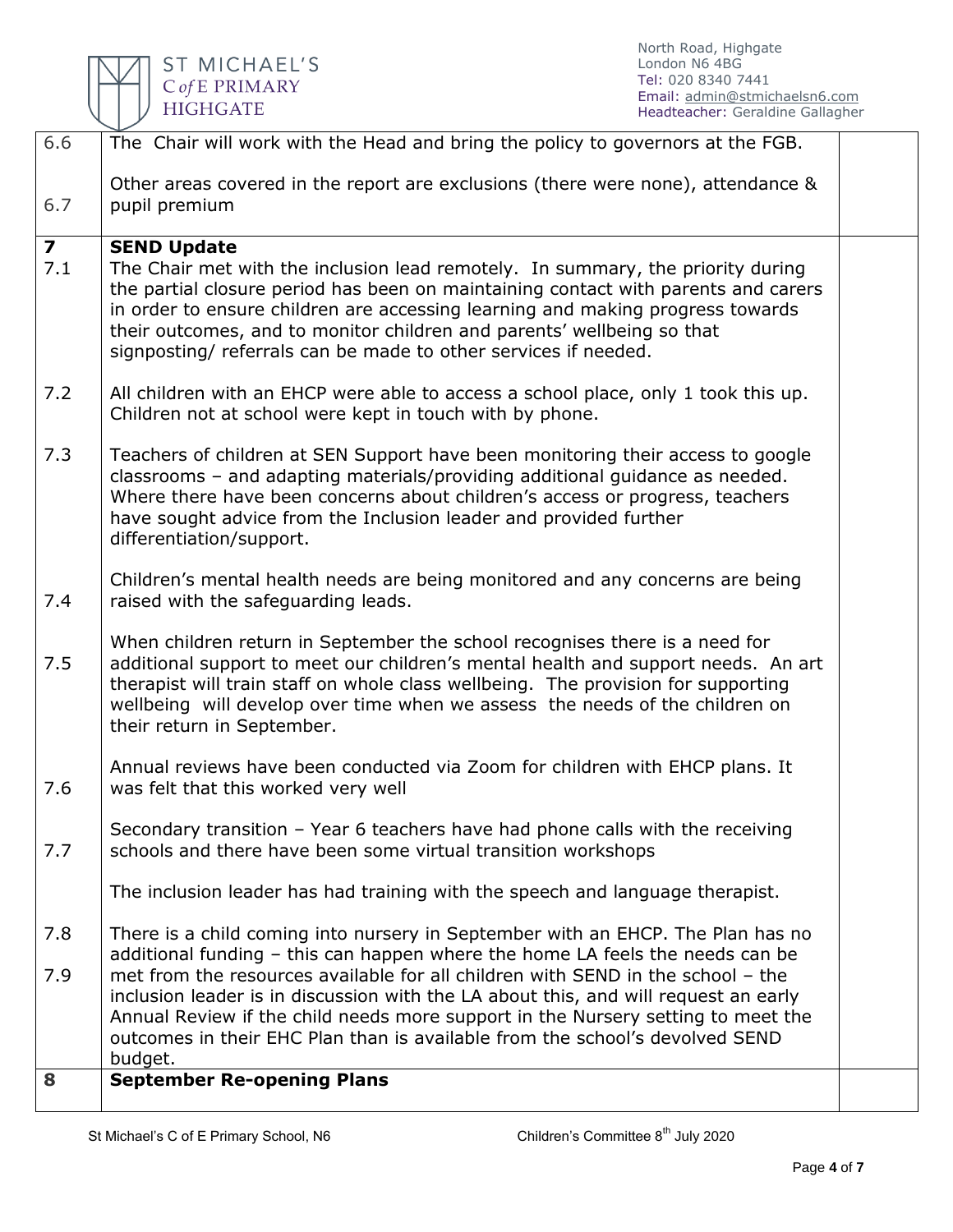

ST MICHAEL'S<br>CofE PRIMARY<br>HIGHGATE

North Road, Highgate London N6 4BG Tel: 020 8340 7441 Email: [admin@stmichaelsn6.com](mailto:admin@stmichaelsn6.com) Headteacher: Geraldine Gallagher

| 8.1      | The Head referred to the plans sent to governors ahead of the meeting. The<br>school had been tasked with getting all children back in with no extra funding or<br>resources and to also create a plan if they were to go into a further lockdown. The<br>contingency plan is different to the lockdown because it stipulates you have to be<br>able to continue teaching straight away.                                                                                                                                                                                                                                                                                                                                                                                                                                                                                       |  |
|----------|--------------------------------------------------------------------------------------------------------------------------------------------------------------------------------------------------------------------------------------------------------------------------------------------------------------------------------------------------------------------------------------------------------------------------------------------------------------------------------------------------------------------------------------------------------------------------------------------------------------------------------------------------------------------------------------------------------------------------------------------------------------------------------------------------------------------------------------------------------------------------------|--|
| 8.2      | Essentially the plan is based on the success of what is in place so far. For the first<br>half term we will not be having specialist subject teaching in the afternoons in KS2<br>to reduce the movement of children staff around the school.                                                                                                                                                                                                                                                                                                                                                                                                                                                                                                                                                                                                                                  |  |
| 8.3      | The biggest change to the plan is the proposal to close on a Friday afternoon.<br>Apart from 1 school all schools in the NLC are making a proposal to close on a<br>Friday for a deep clean and for all staff to have their PPA time. The school will set<br>work via Google Classroom for Friday afternoons, which will serve to maintain the<br>virtual school offer in the event of a second partial closure/lockdown. Any parents<br>who were not able to access Google Classroom during the first partial closure will<br>be given additional training and resources as needed to maximize their ability to<br>access going forwards. This will be in place for the autumn term and then will be<br>reviewed. This arrangement will not apply to nursery and reception children.<br><b>Question:</b> Are you expecting any reaction from parents on this? The letter will |  |
|          | specify the reasons- develop children's independence, maintain skills developed so<br>that a seamless transition will occur should the need arise, deep clean, ringfenced<br>PPA- teams having the opportunity to plan together, staff and pupil wellbeing. The<br>majority of parents will be supportive as they appreciate our efforts under the<br>current circumstances The committee were supportive of the plan.                                                                                                                                                                                                                                                                                                                                                                                                                                                         |  |
|          | <b>Question:</b> Have you considered children who don't have access to devices in<br>these plans? We will do a survey to see who has the IT resources and who might<br>need support or a loan in getting one.                                                                                                                                                                                                                                                                                                                                                                                                                                                                                                                                                                                                                                                                  |  |
| 9<br>9.1 | <b>Headteachers' Verbal Report</b><br>There was nothing further to add other than Teachers have completed their pupil's<br>reports which include their attainment as of March 2020 and will be sent to parents<br>as a PDF.                                                                                                                                                                                                                                                                                                                                                                                                                                                                                                                                                                                                                                                    |  |
|          |                                                                                                                                                                                                                                                                                                                                                                                                                                                                                                                                                                                                                                                                                                                                                                                                                                                                                |  |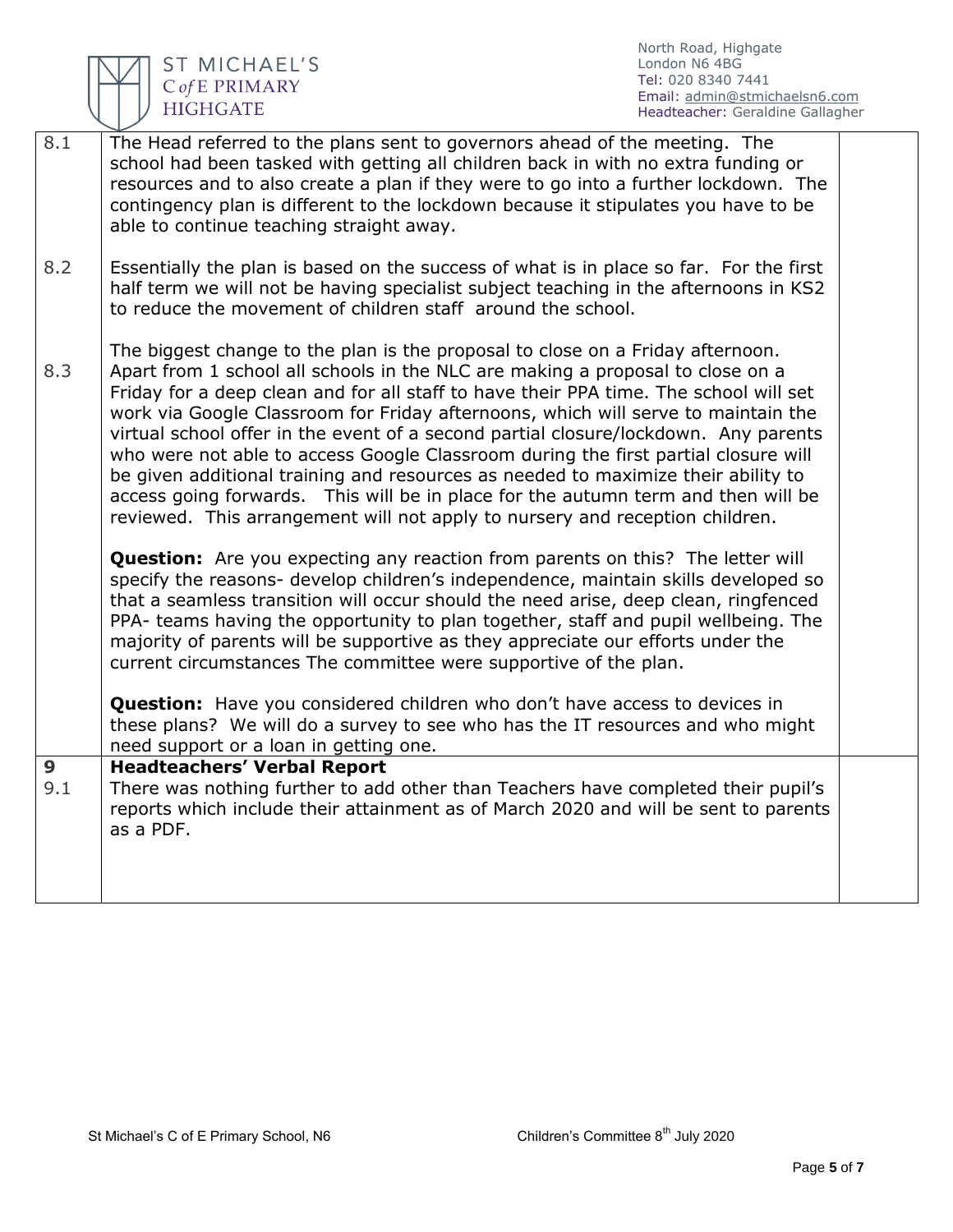

ST MICHAEL'S C of E PRIMARY **HIGHGATE** 

North Road, Highgate London N6 4BG Tel: 020 8340 7441 Email: [admin@stmichaelsn6.com](mailto:admin@stmichaelsn6.com) Headteacher: Geraldine Gallagher

| 10<br>10.1 | <b>Chair's Verbal Report</b><br>The Chair wanted to record her thanks to the Head and all staff who have got up<br>and running really quickly and kept children connected to the school through<br>online learning and google classrooms. She also thanked the Head and SLT for<br>carrying out the risk assessment and also the staff and children involved in making<br>the welcome back videos. |  |
|------------|----------------------------------------------------------------------------------------------------------------------------------------------------------------------------------------------------------------------------------------------------------------------------------------------------------------------------------------------------------------------------------------------------|--|
| 10.4       | Governors commented that the Head had gone above and beyond for the children<br>with the videos and other touches that have really made the difference.                                                                                                                                                                                                                                            |  |
| 10.5       | The Chair thanked the clergy for their support in providing videos for collective<br>worship.                                                                                                                                                                                                                                                                                                      |  |
| 11.        | <b>Any Other Business</b>                                                                                                                                                                                                                                                                                                                                                                          |  |
| 11.1       | There was no further business and no Part 2 confidential items.                                                                                                                                                                                                                                                                                                                                    |  |
| 12.        | <b>Date of Next Meeting</b><br><b>Tbc</b>                                                                                                                                                                                                                                                                                                                                                          |  |

## **There being no further Part 1 business this part of the meeting closed at 18.46 hours**

**Signed Chair……………………………………………………..Date…………………………………………….**

List of agreed Actions

.

|     | Item No.   Agreed Action                                                            | By whom |
|-----|-------------------------------------------------------------------------------------|---------|
| 3.3 | 13.1 - Thank you letters for children to be written and sent<br>to Year 6 children. | СB      |